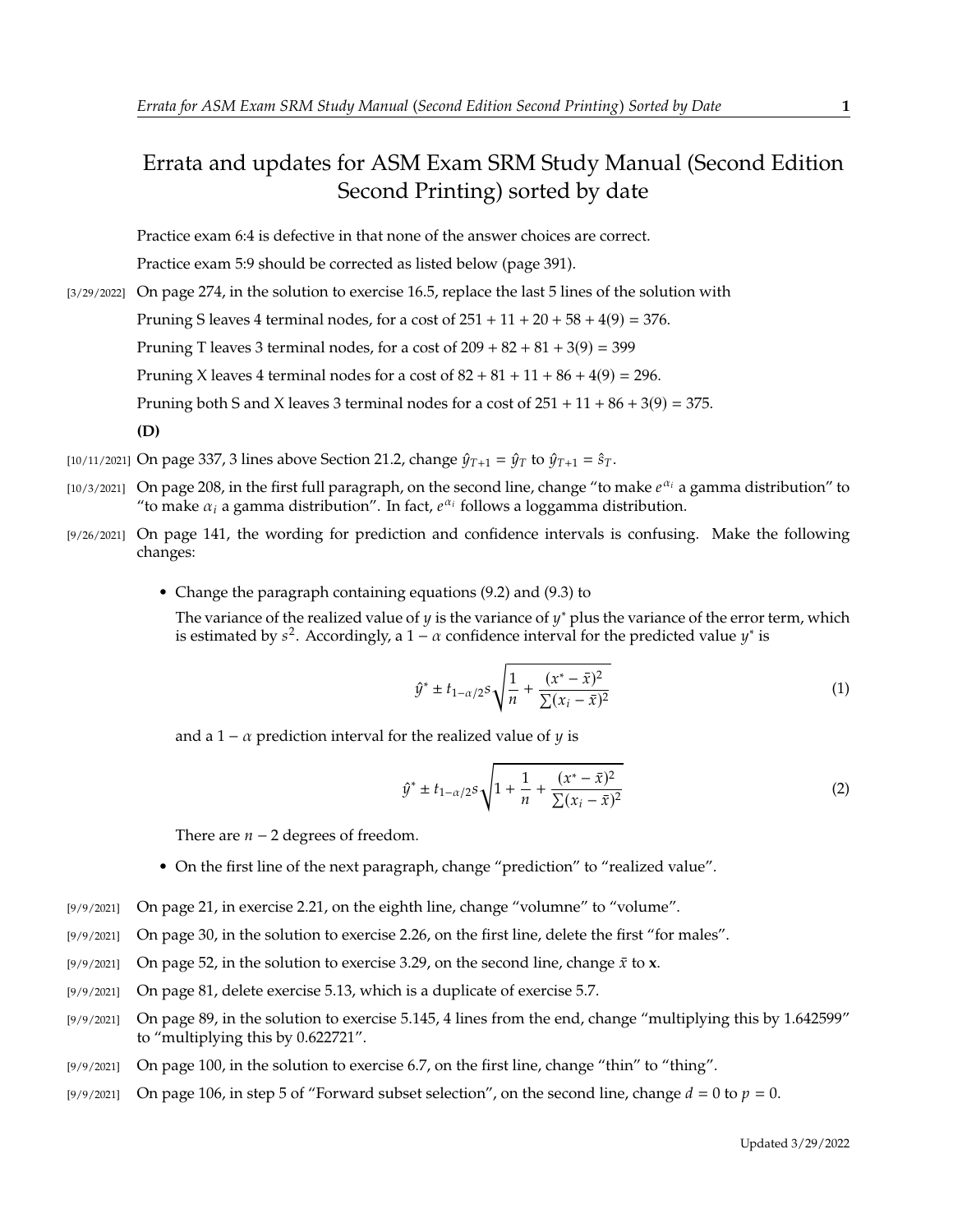- [9/9/2021] On page 138, in the solution to exercise 8.12, change the final answer to **10.43478** .
- [9/9/2021] On page 153, 4 lines above Table 11.2, change  $b(\theta) = \theta$  to  $b(\theta) = e^{\theta}$ .
- [9/9/2021] On page 157, in Table 11.3, on line 3, change "famly" to "family".
- [9/9/2021] On page 166, in exercise 11.20, in the table, on the row for Zone 4, degrees of freedom (df) should be 0.
- [9/9/2021] On page 227, in exercise 14.9, on the first line, change "varialbes" to "variables". On the second line, change  $mu_i$  to  $\mu_i$ .
- [9/9/2021] On page 227, in exercise 14.10, on the first line, change  $x_1$ , cdots,  $x_5$  to  $x_1$ ,  $\cdots$ ,  $x_5$ .
- [9/9/2021] On page 253, in the solution to exercise 15.10, on the first line, change "so in Model I  $Y = P$ " to "so in Model I  $Y = U$ . On the last line, change "one N" to "two Ns".
- [9/9/2021] On page 254, in the solution to exercise 15.14, the signs of the  $\varepsilon_i$  in the table should be reversed; they should also be reversed in the two fractions two and five lines below the table. Thus the table and should also be reversed in the two fractions two and five lines below the table. Thus the table and the following lines should read:

| Nearest    |                          |                                                |                 |
|------------|--------------------------|------------------------------------------------|-----------------|
| two points | Fitted value             | Yi                                             | $\varepsilon_i$ |
| 4,12       | $\frac{3+15}{2} = 9$     | 3                                              |                 |
| 4,12       |                          | 8                                              | $-1$            |
| 12,14      | $\frac{15+22}{2} = 18.5$ | 15                                             | $-3.5$          |
| 14,15      |                          | 22                                             | $-4$            |
| 14,15      | $\frac{22+30}{2}$ = 26   | 30                                             | 4               |
| 15,22      | $\frac{30+53}{2}$ = 41.5 | 40                                             | $-1.5$          |
| 15,22      | $\frac{30+53}{2}$ = 41.5 | 53                                             | 11.5            |
|            |                          | $\frac{3+15}{2} = 9$<br>$\frac{22+30}{2}$ = 26 |                 |

The MSE on the training data is

$$
\frac{(-6)^2 + (-3.5)^2 + (-4)^2 + 4^2 + 11.5^2}{5} = \boxed{42.5}
$$

We divide by 5 since no parameters are estimated.

The MSE on the test data is

$$
\frac{(-1)^2 + (-1.5)^2}{2} = 1.625
$$

[9/9/2021] On page 261, in formula (16.5), a 2 is missing from the numerator. The formula is

Residual mean deviance = 
$$
-\frac{2\sum_{m}\sum_{k}n_{mk}\ln\hat{p}_{mk}}{n-|T|}
$$

- [9/9/2021] On page 297, in the sidebar, 2–3 lines below the displayed equation, switch *i* and *i*<sup>\*</sup>: "once for each *i* (for the first summand) or for each *i*<sup>\*</sup> (for the second summand)" the first summand) or for each  $i^*$  (for the second summand)".
- [9/9/2021] On page 329, 4 lines from the bottom of the page, the error should be  $y_i \hat{y}_i$ , reversing the signs of the errors. Thus the last 4 lines on the page should read errors. Thus the last 4 lines on the page should read

$$
\varepsilon_t = y_t - \hat{y}_t = y_t - (78.75 - 0.75y_{t-1})
$$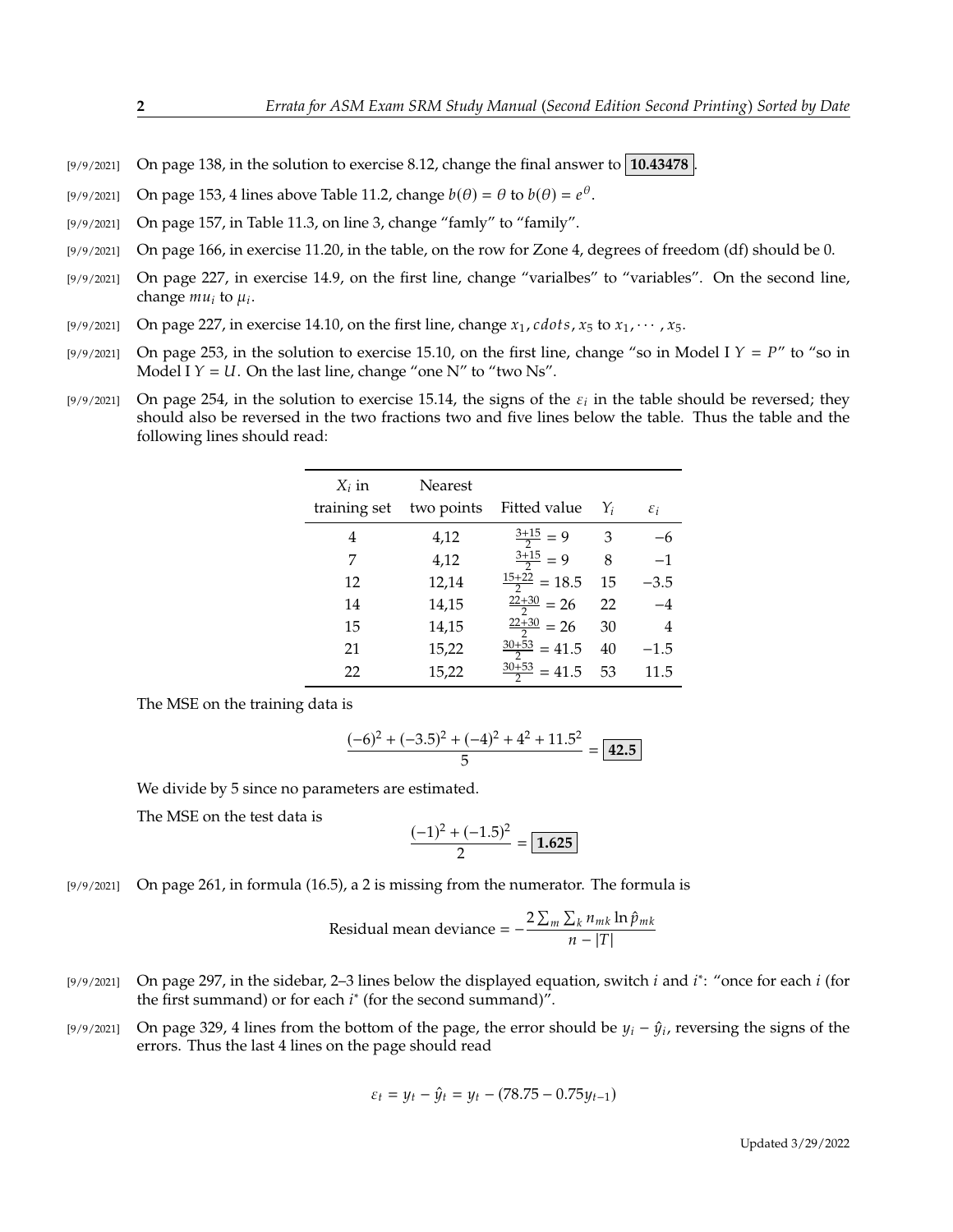We cannot calculate  $\hat{y}_1$ , so we can't calculate the first error. The other errors are  $-2.5$ ,  $-0.5$ , 0.25,  $-2.75$ , and <sup>−</sup>2.25. The mean error is <sup>−</sup>1.55. The variance of the error is

$$
\frac{1}{6-3}\left(\left(-2.5 - (-1.55)\right)^2 + \left(-0.5 - (-1.55)\right)^2 + \left(0.25 - (-1.55)\right)^2 + \left(-2.75 - (-1.55)\right)^2 + \left(-2.25 - (-1.55)\right)^2\right)
$$
\n
$$
= 2.391667
$$

- [9/9/2021] On page 350, in question 4, the answer choices should be values, not ranges. Replace the answer choices with
	- (A) 80 (B) 160 (C) 320 (D) 640 (E) 1280
- [8/31/2021] On page 77, at the end of the fourth paragraph of Section 5.3, change "low" to "high".
- [8/25/2021] On page 328, change the second line of the solution to exercise 19.22 to

$$
\frac{100}{4} \left( \frac{-1}{2} + \frac{-2}{1} + \frac{3}{6} + \frac{1}{4} \right) = \boxed{-43.75}
$$

- [8/24/2021] On page 285, exercise 17.6, while the exercise can be worked out, the second and third bullets are false. √ The first principal component loading for  $X_1$  is  $1/\sqrt{2}$ , and the first principal component loading for  $X_2$  is negative negative.
- [8/10/2021] On page 118, in the solution to exercise 7.27, on the last line, change  $\left(\frac{n-1}{n}\right)$  $\frac{n-p}{p}$ to  $\left(\frac{n-1}{n}\right)$  $\frac{n-p-1}{p-1}$ .
- [8/10/2021] On page 119, in the solution to exercise 7.29, on the second line, change  $\left(\frac{n-1}{n}\right)$  $\frac{n-p}{p}$ to  $\left(\frac{n-1}{n}\right)$  $\overline{n-p-1}$ .
- [4/27/2021] On page 293, in the solution to exercise 17.12, replace II with

When a variable is scaled, it is divided by its standard deviation to make the variance 1. Since the first principal component has maximal variance, it will put lower loading on variables with lower variance. The higher the variance of the original variable, the greater the reduction in loading.

Comparing the unscaled and scaled biplots, we see that X3's loading on the first principal component was significantly decreased whereas the loadings of the other variables on the first principal component were increased. We conclude that X3 has the highest variance.  $\checkmark$ 

- [1/16/2021] On page 415, in the solution to question 33, change II and III to:
	- II All we know is that when the clusters were  $\{1\}$ ,  $\{2\}$ ,  $\{3\}$ ,  $\{4\}$ , and  $\{5,6,7\}$ ,  $\{4\}$  was fused with  $\{5,6,7\}$ . So {4} is closer to the centroid of {5,6,7} than {3} is, and {4} is closer to the centroid of {5,6,7} then it is to  $\{3\}$ . None of these imply II.  $\times$
	- III All we know is that  $\{3\}$  is closer to the centroid of  $\{4,5,6,7\}$  than  $\{1\}$  is to  $\{2\}$ , since it was fused first. That doesn't imply III.  $\times$

[12/26/2020] On page 283, in exercise 17.1 statement I, on the left side, change  $\phi_{ii}$  to  $\phi_{i1}$ .

[12/26/2020] On page 438, in the solution to question 4, change the last line to

«

$$
-2\left(\frac{45\ln\frac{45}{55}+10\ln\frac{10}{55}+32\ln 0.8+8\ln 0.2+10\ln 0.25+30\ln 0.75+5\ln 0.1+45\ln 0.9+3\ln\frac{3}{55}+52\ln\frac{52}{55}}{240-5}\right)=\boxed{-0.8211}
$$

 $^{\prime}$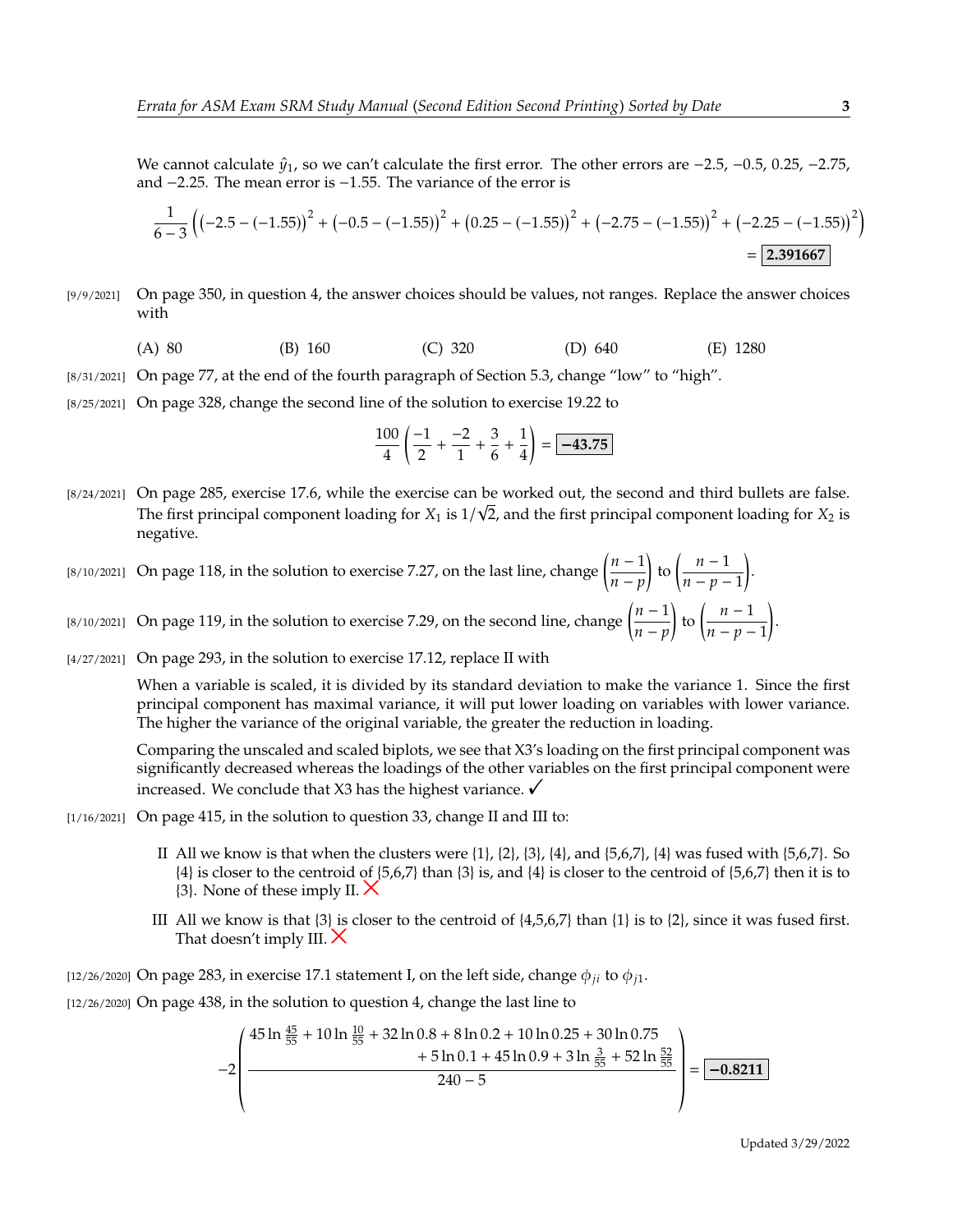None of the five answer choices is correct.

[12/20/2020] On page 293, in the solution to exercise 17.11, replace the second paragraph with

Abigael has a negative score from the first component. But we cannot tell whether that is because she purchases more food than the average customer or because she purchases less clothes, linen, ana appliances than the average customer. We cannot conclude II.

Change the answer key to **(E)**

- [12/20/2020] On page 318, on the fourth line of Section 19.6, change "(excess of forecast over actual)  $e_t = \hat{y}_t y_t$ " to "(excess of actual over forecast)  $e_t = y_t - \hat{y}_t$ ".
- [12/20/2020] On page 323, in exercise 19.12 III, change "parameter 0" to "parameter  $\mu_C = 0$ ".
- [12/20/2020] On page 339, on the ninth line under "Seasonal exponential smoothing", change  $\sum_{j=1}^{5B} S_t$  to  $\sum_{t=1}^{5B} S_t$ .
- [12/20/2020] On page 343, in exercise 21.11, change the *n* subscripts in  $y_n$ ,  $b_{0,n-1}$ , and  $b_{1,n-1}$  to T.
- [12/20/2020] On page 343, in exercise 21.15(ii), change  $Var(w)$  to  $w$ .
- [12/20/2020] On page 345, in the solution to exercise 21.11, change the *n* subscripts in  $b_{0,n}$  and  $b_{1,n}$  to T.
- $[12/20/2020]$  On page 346, in the solution to exercise 21.15, change Var(w) to w.
- [12/20/2020] On page 391, in question 9, on the third line, change  $\phi_{ii}$  to  $\phi_{ii}$ .
- $[12/20/2020]$  On page 402, in question 15, on the first line, put parentheses around 75,41:  $\{(75,41)\}$ . On the last line before the answer choices, put parentheses around 60,22: {(60,22)}.
- [12/20/2020] On page 428, replace the solution to question 12 with

I can be deduced. Bob may have sold a lot of life insurance but very little health and dental. It is not clear whether Sue sold a lot of dental insurance or had a high first principal component score because she sold a lot of life or health insurance. **(E)**

- [12/19/2020] On page 197, in exercise 12.39, on the second line, change  $x_j$  to  $x_i$ .
- [12/19/2020] On page 291, in exercise 17.14, on the seventh line, change  $\sum_{i=1}^{500}$  x  $\sum_{i=1}^{2}$  = 750 to  $\sum_{i=1}^{500} z$ 2  $= 750.$
- [12/18/2020] On page 107, in exercise 7.5, on the first line, change "lke" to "like".
- [12/18/2020] On page 108, in exercise 7.9, in the table, for Model 4, change  $X_4$  to  $X_5$ .
- [12/18/2020] On page 111, in exercise 7.18, in the table, remove the horizontal line between Model 17 and Model 18.
- [12/18/2020] On page 112, in exercise 7.20, in the table, remove the horizontal line between Model 17 and Model 18.
- $\text{(12/18/2020)}$  On page 139, in the solution to exercise 8.20, replace the final answer  $(\hat{\beta}_1, \hat{\beta}_2) = (0, 3)$  with  $(\hat{\beta}_1, \hat{\beta}_2) = (3, 0)$
- [12/18/2020] On page 151, two lines below the numbered list, delete the extra period after "model".
- [12/17/2020] On page 9, on the first line, add "Reading: " to the beginning of the line, before *Regression Modeling with Actuarial and Financial Applications*.

[12/17/2020] On page 12, on the sixth line of Section 2.2, change the column vector for **y** to  $\overline{\ }$ y1<br>110 y2<br>. . . .  $\overline{\phantom{a}}$  $\begin{bmatrix} \frac{1}{2} & \frac{1}{2} \\ \frac{1}{2} & \frac{1}{2} \\ \frac{1}{2} & \frac{1}{2} \end{bmatrix}$ 

« ¬  $[12/17/2020]$  On page 23, in exercise 2.24, on the fourth line, put a semicolon before  $X'X^{-1}$  and put parentheses around *X***<sup>** $\mathbf{\hat{X}}$  **in that expression so that the expression is**  $(\mathbf{\hat{X}}'\mathbf{\hat{X}})^{-1}$ **.**</sup>

.